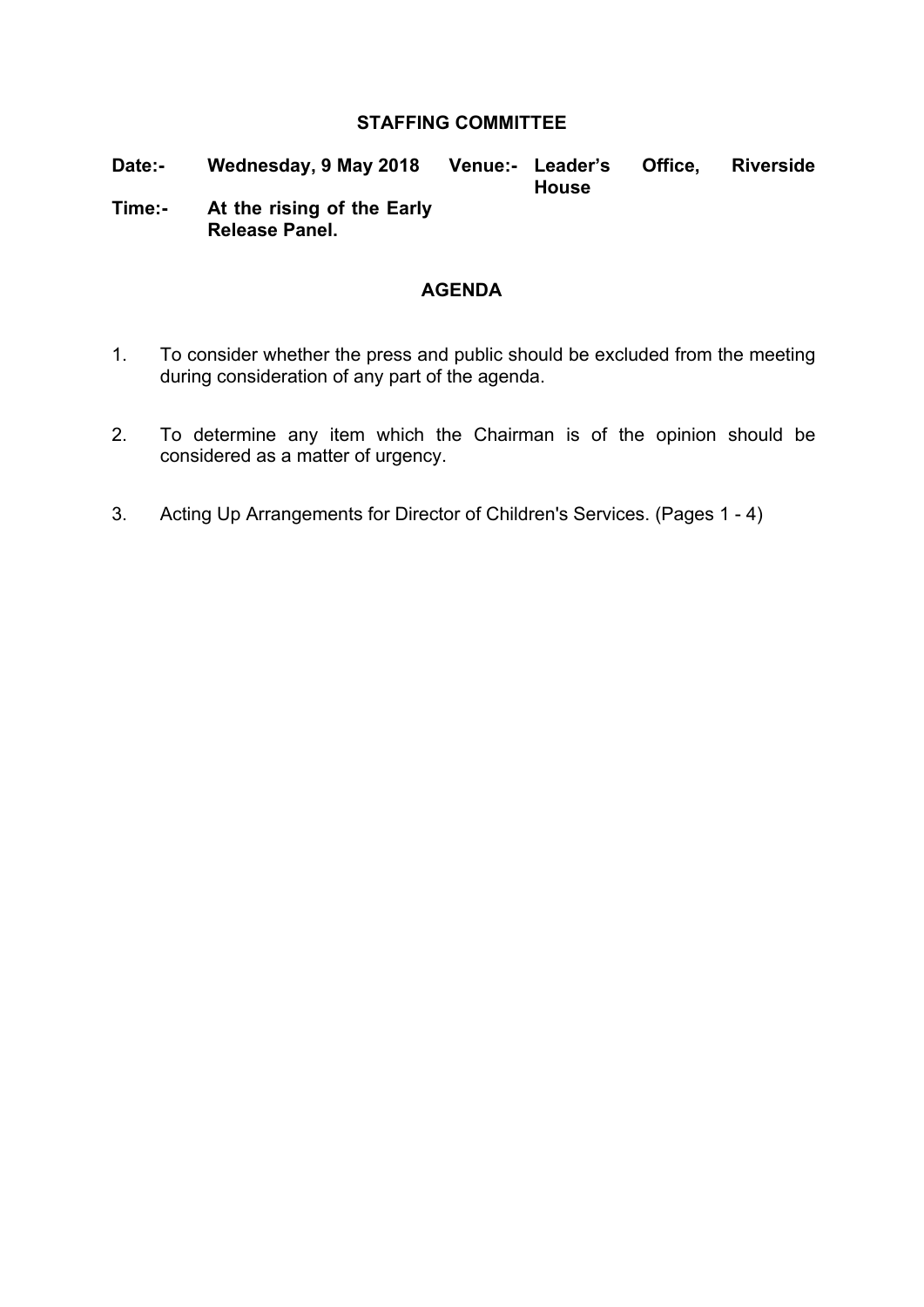# Page 1 Agenda Item 3



Public Report

## **Summary Sheet**

## **Staffing Committee Report**

**Title DCS Acting up arrangements**

**Is this a Key Decision and has it been included on the Forward Plan?** No

**Officer Approving Submission of the Report** Shokat Lal Assistant Chief Executive

**Ward(s) Affected** None

#### **Executive Summary**

Following the departure of the current Strategic Director of Children and Young People's Services (CYPS) Staffing Committee is asked to review interim arrangements proposed to be put in place pending the recruitment of a replacement.

#### **Recommendations**

Staffing Committee is asked to support the interim arrangements proposed in the report.

**List of Appendices Included** None

**Background Papers** None

**Consideration by any other Council Committee, Scrutiny or Advisory Panel** None

**Council Approval Required** No

**Exempt from the Press and Public** No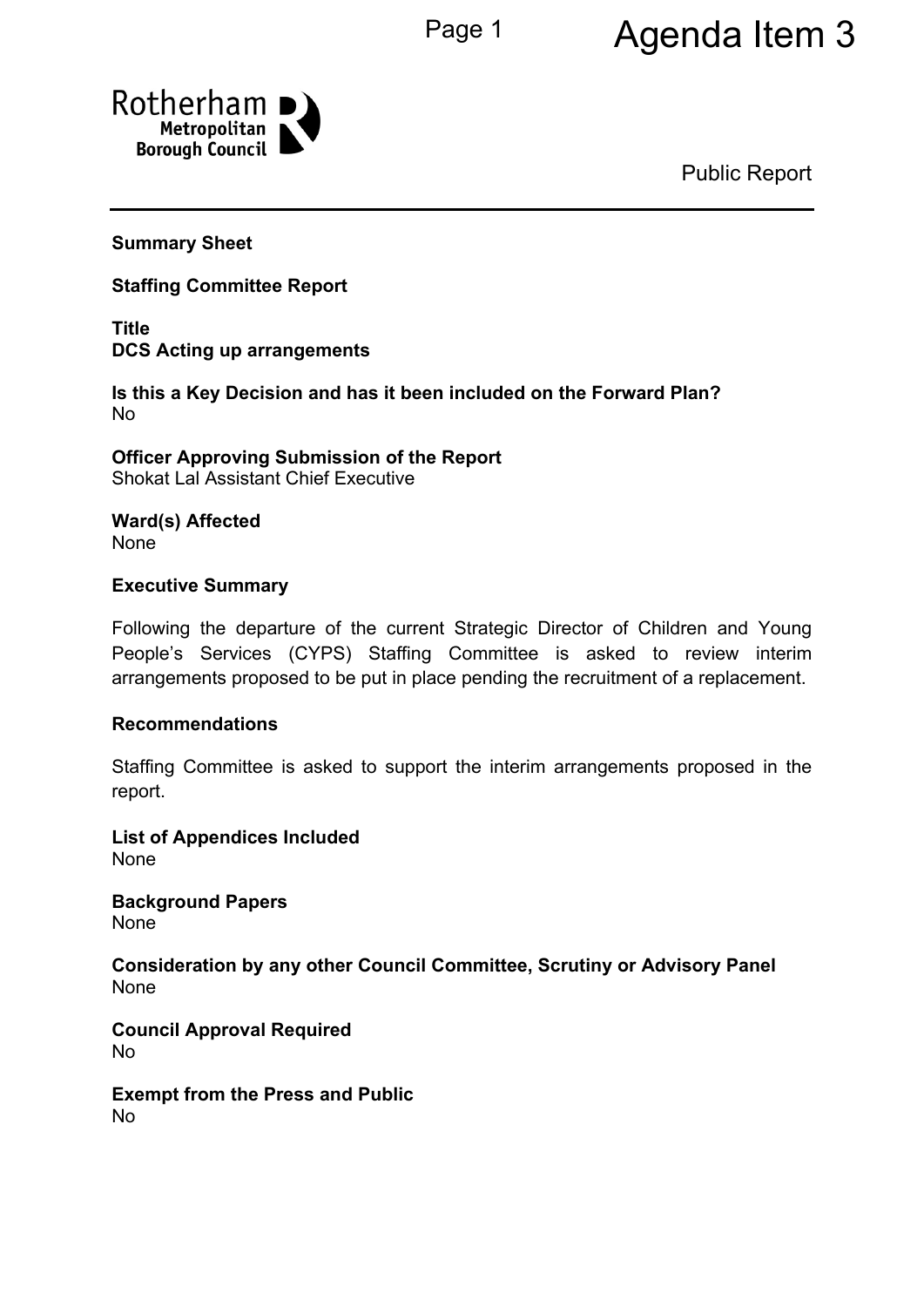# **DCS Acting up arrangements**

## **1. Recommendations**

1.1 Staffing Committee is asked to support the interim arrangements proposed to be put in place pending the recruitment of a replacement DCS.

## **2. Background**

- 2.1 Under legislation it is a mandatory requirement for the Council to have a nominated Officer undertaking the role of Director of Children's Services. Following the departure of the current DCS it is therefore necessary to put arrangements in place to cover the role until such time as a new permanent DCS takes up the post.
- 2.2 It is proposed that in order to maintain continuity of service that the Deputy DCS covers the role in the interim and that this additional responsibility is recognised with an additional payment to take their full time annual salary to £137,000. This is approximately half way between the maximum DCS salary and the Deputy's current salary level.
- 2.3 Should Staffing Committee agree with the interim appointment of the Deputy DCS to the role their substantive role will also need backfilling. It is proposed to split the Children and Family and Education responsibilities of the substantive post to provide a development opportunity for two existing Officers, a Children's Social Care Head of Service and an existing Assistant Director in the Directorate. In recognition of the additional responsibilities it is proposed that additional payments taking the annual salaries to £87,000 for the Head of Service and £96,910 for the Assistant Director are made.

# **3. Key Issues**

- 3.1 The DCS is a statutory requirement and is a critical role in the delivery of the Council's vision of ensuring Rotherham is a child-friendly borough, where young people are supported by their families and community, keeping children safe and healthy and that children reach their potential.
- 3.2 Children and Young People's Services have made significant progress over the last three years and it is important that the Council's improvement journey is supported during the recruitment of a new permanent DCS.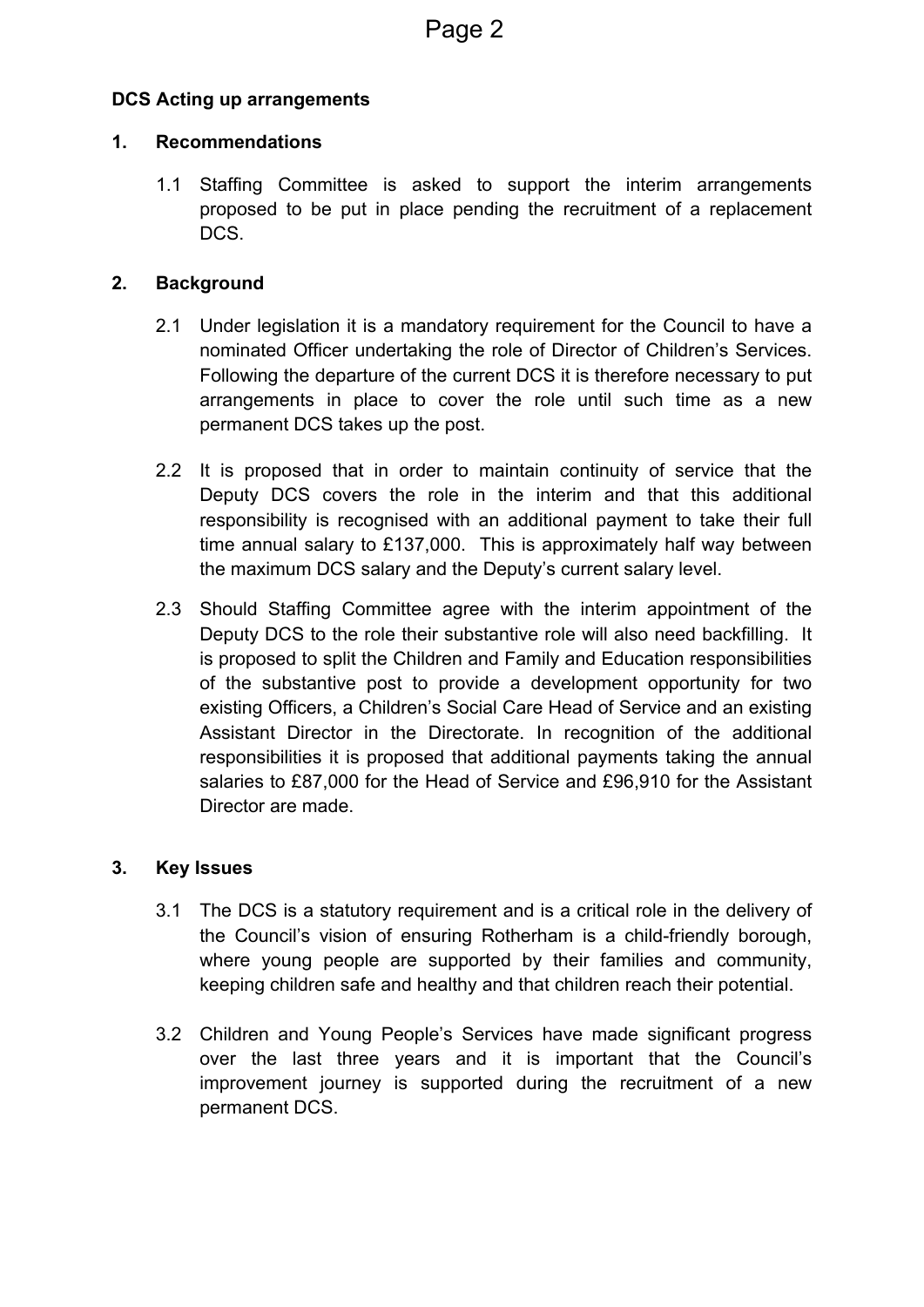# **4. Options considered and recommended proposal**

- 4.1 Recruitment to the DCS post is already underway and given the imperative to deliver the Council's key objectives in this area and that it is a statutory requirement the Council cannot afford to leave the post uncovered until the new DCS takes up their post.
- 4.2 Given it would take time for an external interim to become familiar with the organisation, and the level of current in house skills and expertise, it is recommended that the temporary period the post is vacant is covered from within internal resources.

## **5. Consultation**

5.1 Consultation has taken place with the Chief Executive and Leader of the Council.

# **6. Timetable and Accountability for Implementing this Decision**

6.1 Not applicable

## **7. Financial and Procurement Implications**

- 7.1 It is expected that these acting up arrangements would be required for a period of 6 months whilst the recruitment and selection of the DCS role takes place and cost £19,316.
	- Deputy Acting up additional £7,901
	- Assistant Director additional duties £6,291
	- Head of Service additional duties £5,124

#### **8. Legal Implications**

8.1 It is a legal requirement to have a nominated Officer for the role of Director of Children's Services.

#### **9. Human Resources Implications**

9.1 An appropriately rewarded workforce motivates employees and meets standards of fairness and equality required by employment legislation.

# **10. Implications for Children and Young People**

10.1 The appointment of a suitably qualified and experienced candidate supports the Council's key priority of every child making the best start in life.

# **11 Equalities and Human Rights Implications**